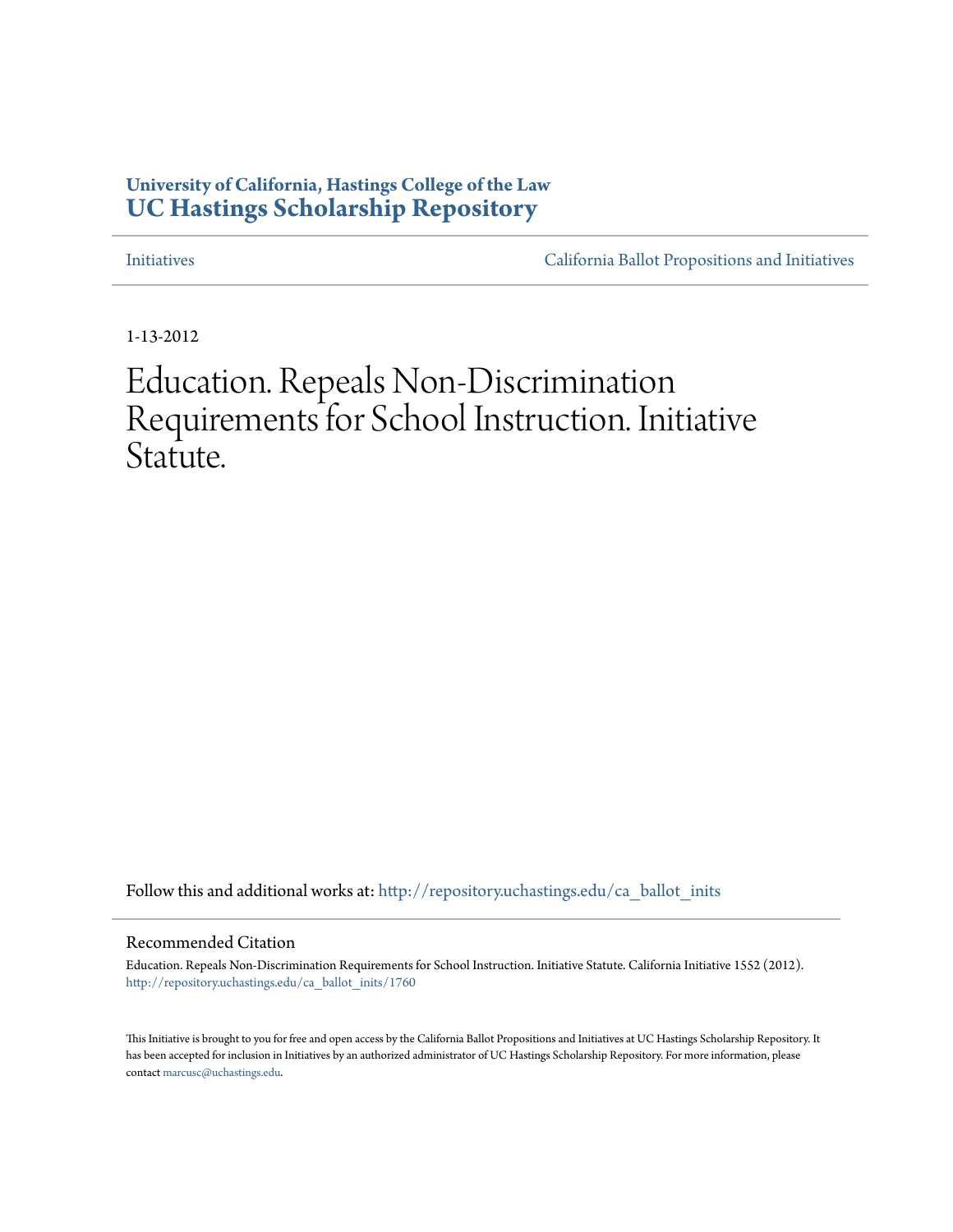

**DEBRA BOWEN** I SECRETARY OF STATE STATE OF CALIFORNIA | ELECTIONS **J500 nth Street, 5th Floor ISacramento, CA 9S8141TeI (916) 657-21661 Fax (916) 653<l214 lwwwosos.ca.gov** 

June 22, 2012

County ClerkiRegistrar of Voters (CC/ROV) Memorandum #12208

| $T\Omega$ | All County Clerks/Registrars of Voters and Proponent |
|-----------|------------------------------------------------------|
| FROM:     | Katherine Montgomery<br>Initiative Program Manager   |
|           |                                                      |

RE: Initiative: Failure of #1552, Related to Education

Pursuant to Elections Code section 9030(b), you are hereby notified that the total number of signatures for the hereinafter named initiative statute filed with all county elections officials is less than 100 percent of the number of qualified voters required to find the petition sufficient; therefore, the petition has **failed.** 

TITLE: EDUCATION. REPEALS NON-DISCRIMINATION REQUIREMENTS FOR SCHOOL INSTRUCTION. INITIATIVE STATUTE.

SUMMARY DATE: January 13, 2012

PROPONENT: Richard Rios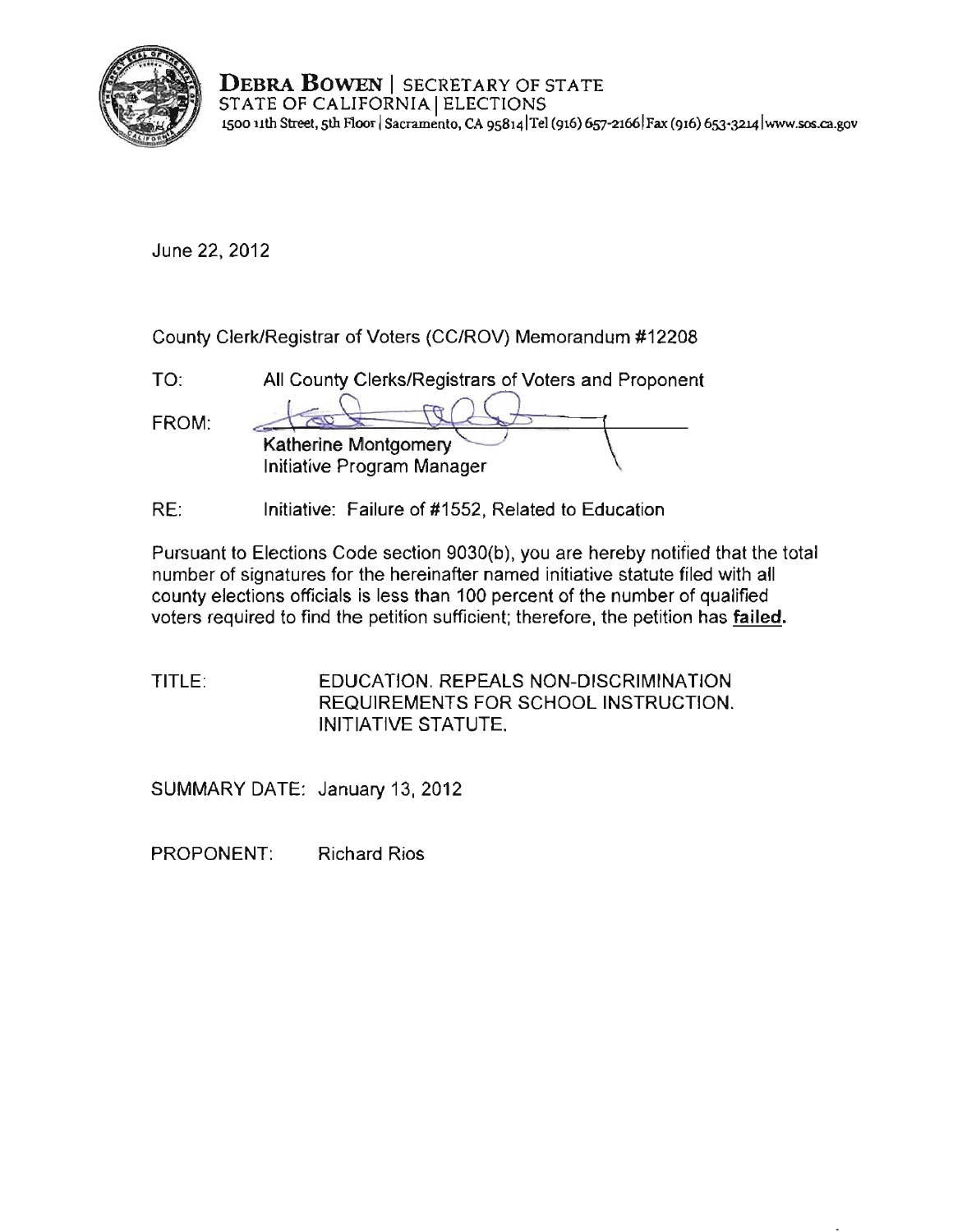

**DEBRA BOWEN** I SECRETARY OF STATE STATE OF CALIFORNIA | ELECTIONS **1500 Hth** Street. 5th **r1.oor ISacramento, CA 9s8141Tel (916) 657-21661 Fax (916) 6s3-3214 lwww.sos.ca.gov** 

January 13, 2012

County Clerk/Registrar of Voters (CC/ROV) Memorandum #12023

TO: All County Clerks/Registrars of Voters and Proponent FROM: Rhoma<sub>2</sub> Passua **Program Manager** 

RE: Initiative: 1552, Related to Education

Pursuant to Elections Code section 9004 (c), we transmit herewith a copy of the Title and Summary prepared by the Attorney General on a proposed initiative measure entitled:

## **EDUCATION. REPEALS NON·DlSCRIMINATION REQUIREMENTS FOR SCHOOL** INSTRUCTION. INITIATIVE **STATUTE.**

The proponent of the above·named measure is:

Richard Rios 3407 Arden Way Sacramento, CA 95825

(714) 333·0303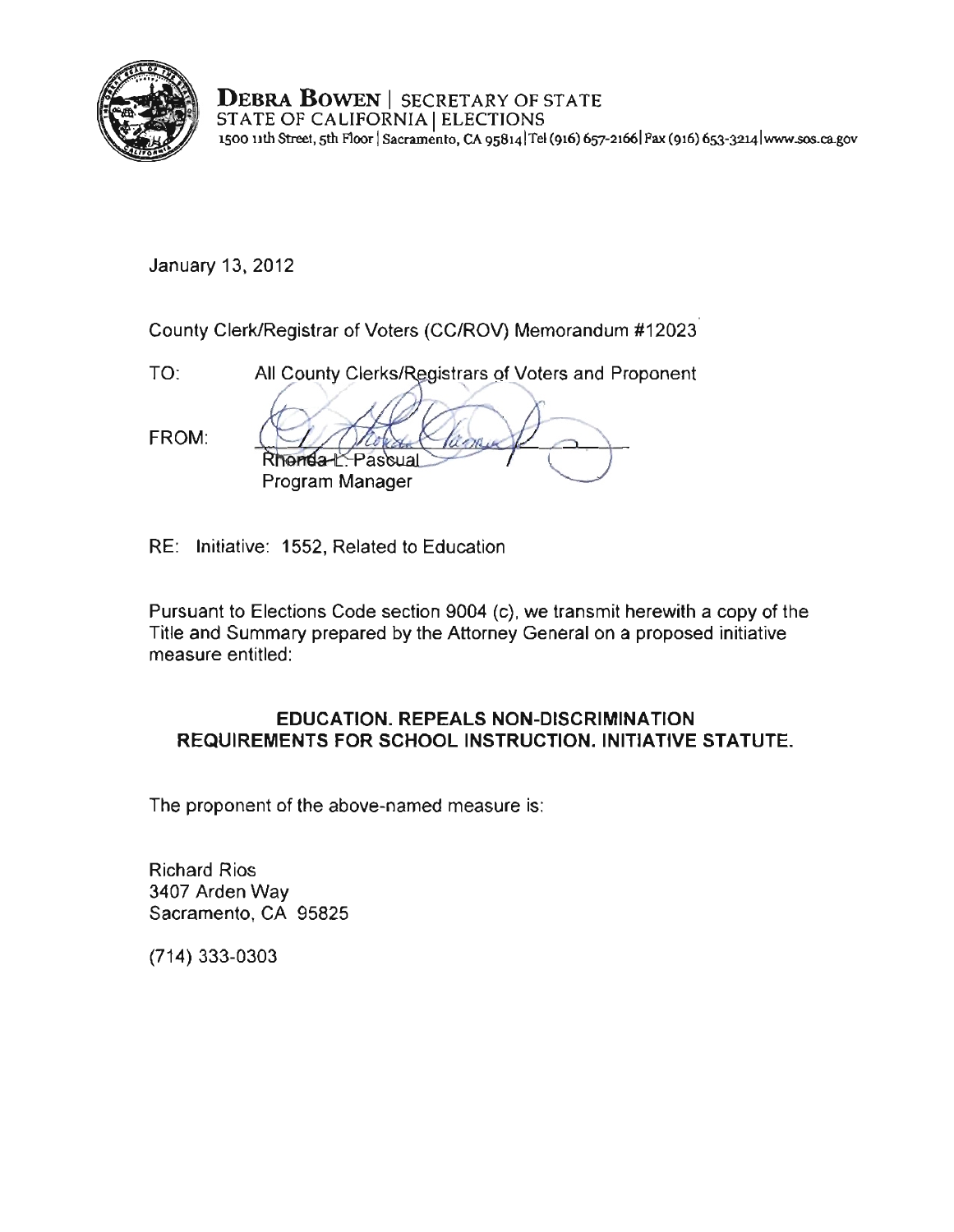#### **#1552**

## **EDUCATION, REPEALS NON-DISCRIMINATION REQUIREMENTS FOR SCHOOL INSTRUCTION, INITIATIVE STATUTE,**

## **CIRCULATING AND FILING SCHEDULE**

| 1 <sub>1</sub> | California Constitution, Article II, Section 8(b) |                                                                                                                                                                                                                                                                                                                   |  |
|----------------|---------------------------------------------------|-------------------------------------------------------------------------------------------------------------------------------------------------------------------------------------------------------------------------------------------------------------------------------------------------------------------|--|
| 2.             |                                                   |                                                                                                                                                                                                                                                                                                                   |  |
| 3.             |                                                   | <b>Petitions Sections:</b>                                                                                                                                                                                                                                                                                        |  |
|                |                                                   | a. First day Proponent can circulate Sections for                                                                                                                                                                                                                                                                 |  |
|                |                                                   | b. Last day Proponent can circulate and file with the county.<br>All sections are to be filed at the same time within each<br>county. (Elections Codes §§ 9014, 9030(a))Monday, 06/11/12                                                                                                                          |  |
|                |                                                   | c. Last day for county to determine total number of<br>signatures affixed to petitions and to transmit total<br>to the Secretary of State (Elections Code § 9030(b))Thursday, 06/21/12                                                                                                                            |  |
|                |                                                   | (If the Proponent files the petition with the county on a date prior to<br>06/11/12, the county has eight working days from the filing of the petition<br>to determine the total number of signatures affixed to the petition and to<br>transmit the total to the Secretary of State) (Elections Code § 9030(b).) |  |
|                |                                                   | d. Secretary of State determines whether the total number<br>of signatures filed with all county clerks/registrars of<br>voters meets the minimum number of required signatures                                                                                                                                   |  |
|                |                                                   | e. Last day for county to determine total number of qualified<br>voters who signed the petition, and to transmit certificate<br>with a blank copy of the petition to the Secretary of State                                                                                                                       |  |

**\* Date varies based on the date of county receipt.**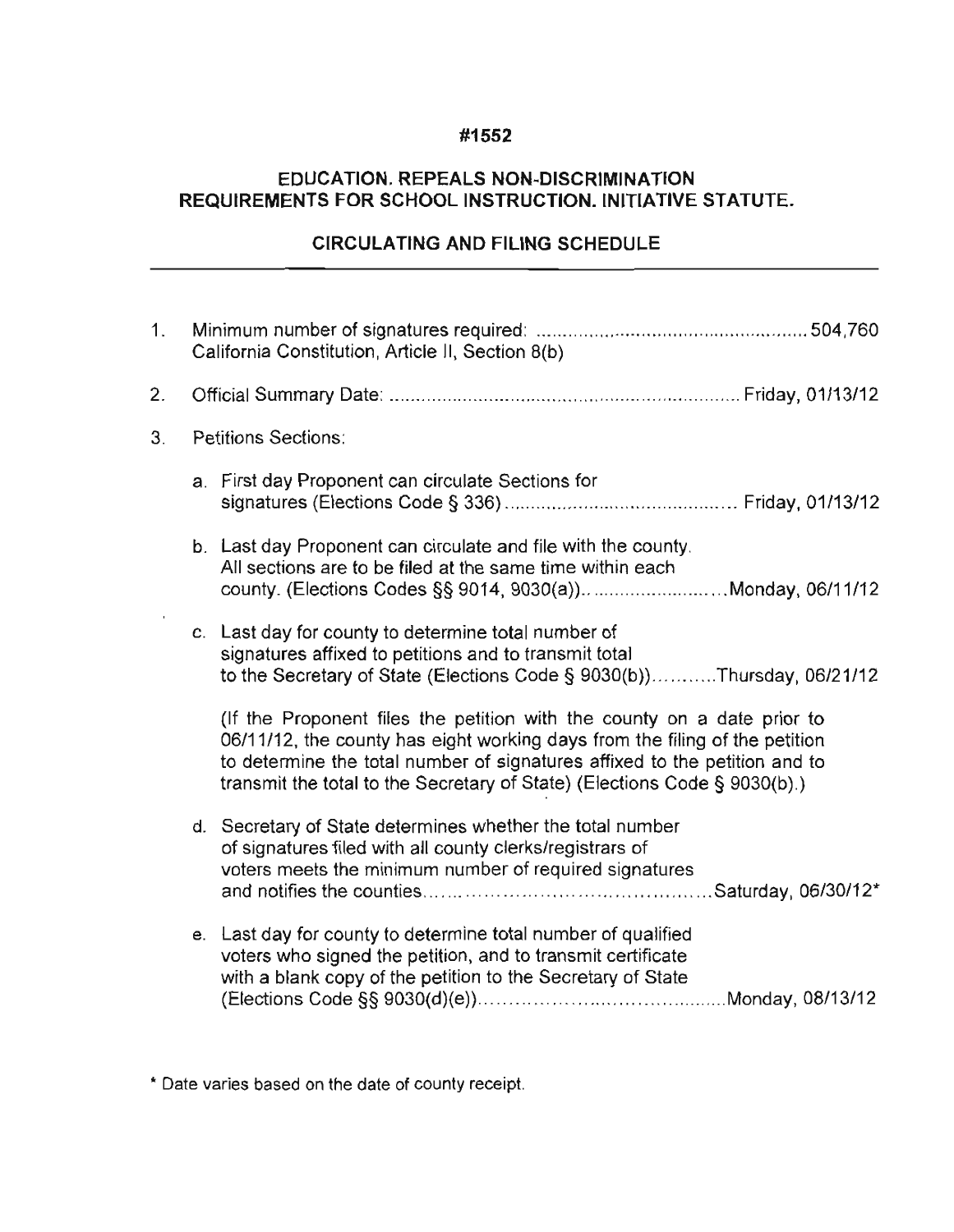(If Ihe Secretary of State notifies the county to determine the number of qualified voters who signed the petition on a date other than 06/30/12, the last day is no later than the thirtieth working day after the county's receipt of notification). (Elections Code §§ 9030(d)(e).)

- f. If the signature count is more than 555,236 or less than 479,522 then the Secretary of State certifies the petition as qualified or failed, and notifies the counties. If the signature count is between 479,522 and 555,236 inclusive, then the Secretary of State notifies the counties using the random sampling technique to determine the validity of all signatures (EC §9030(f)(g); 9031(a)) .................................Thursday, 08/23/12\*
- g. Last day for county to determine actual number of ali qualified voters who signed the petition, and to transmit certificate with a blank copy of the petition to the Secretary of State. (Elections Code §§ 9031(b)(c)) ............................................ Tuesday, 10109112

(If the Secretary of State notifies the county to determine the number of qualified voters who have signed the petition on a date other than 08123112, the last day is no later than the thirtieth working day after the county's receipt of notification.) (Elections Code §§ 9031(b)(c).)

h. Secretary of State certifies whether the petition has been signed by the number of qualified voters required to declare the petition sufficient (Elections Code §§ 9031(d), 9033) ... Saturday, 10113112'

**"Date varies based on the date of county receipt.**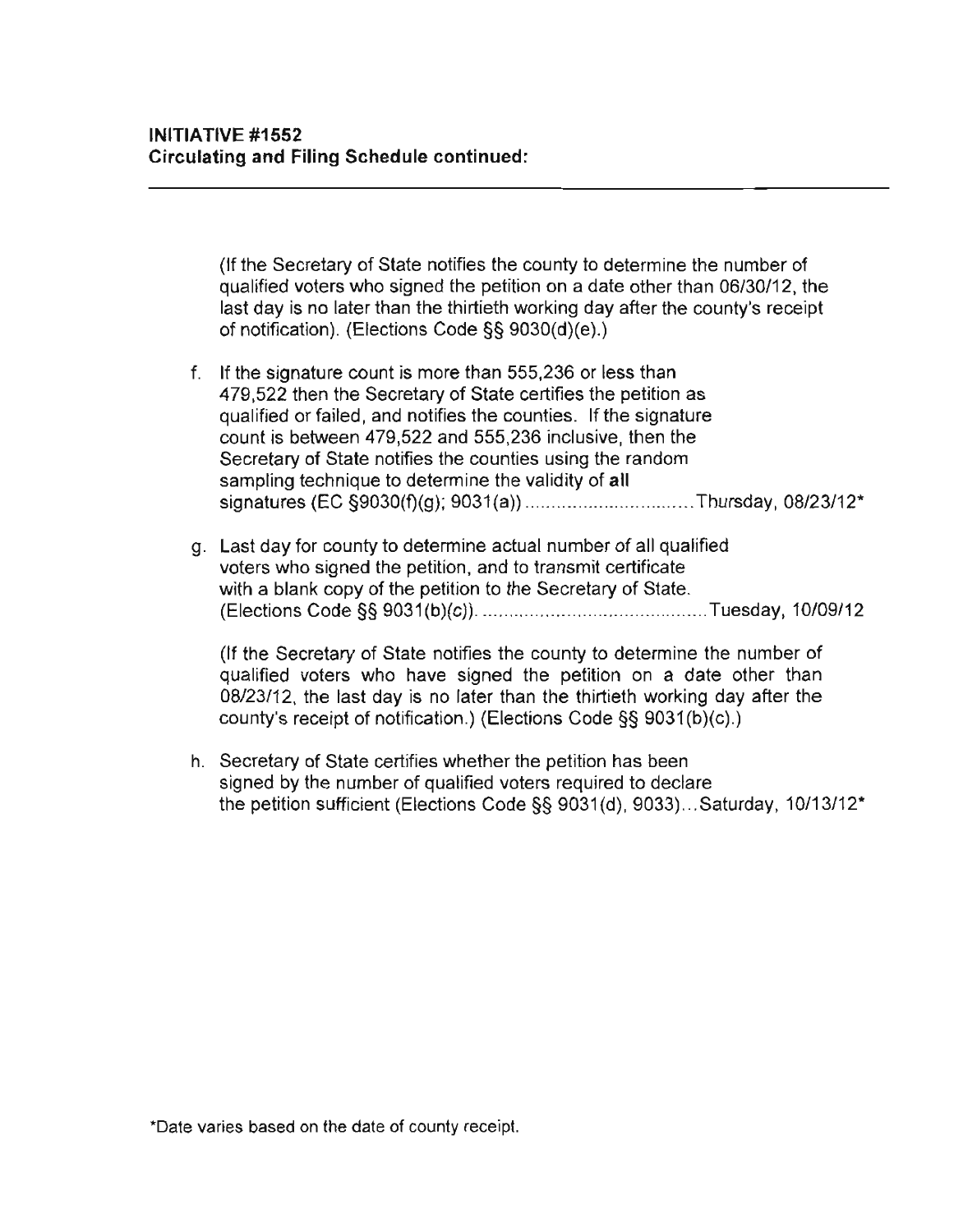- **California law prohibits the use of signatures, names and addresses**  gathered on initiative petitions for any purpose other than to qualify the initiative measure for the ballot. This means that the petitions cannot be used to create or add to mailing lists or similar lists for any purpose, including fundraising or requests for support. Any such misuses constitutes a crime under California law. Elections Code § 18650; Bilofsky v. Deukmejian (1981) 124 Cal.App.3d 825, 177 Cal.Rptr. 621; 63 Ops.CaI.Atty.Gen. 37 (1980).
- Please refer to Elections Code §§ 100, 101, 104, 9008, 9009, 9013, 9021, and 9022 for appropriate format and type consideration in printing, typing and otherwise preparing your initiative petition for circulation and signatures. Please send a copy of the petition after you have it printed. This copy is not for our review or approval, but to supplement our file.
- **Your attention is directed to the campaign disclosure requirements of the**  Political Reform Act of 1974, Government Code section 81000 et seq.
- When writing or calling state or county elections officials, provide the official title of the initiative which was prepared by the Attorney General. Use of this title will assist elections officials in referencing the proper file.
- When a petition is presented to the county elections official for filing by someone other than the proponent, the required authorization shall include the name or names of the persons filing the petition.
- When filing the petition with the county elections official, please provide a blank petition for elections official use.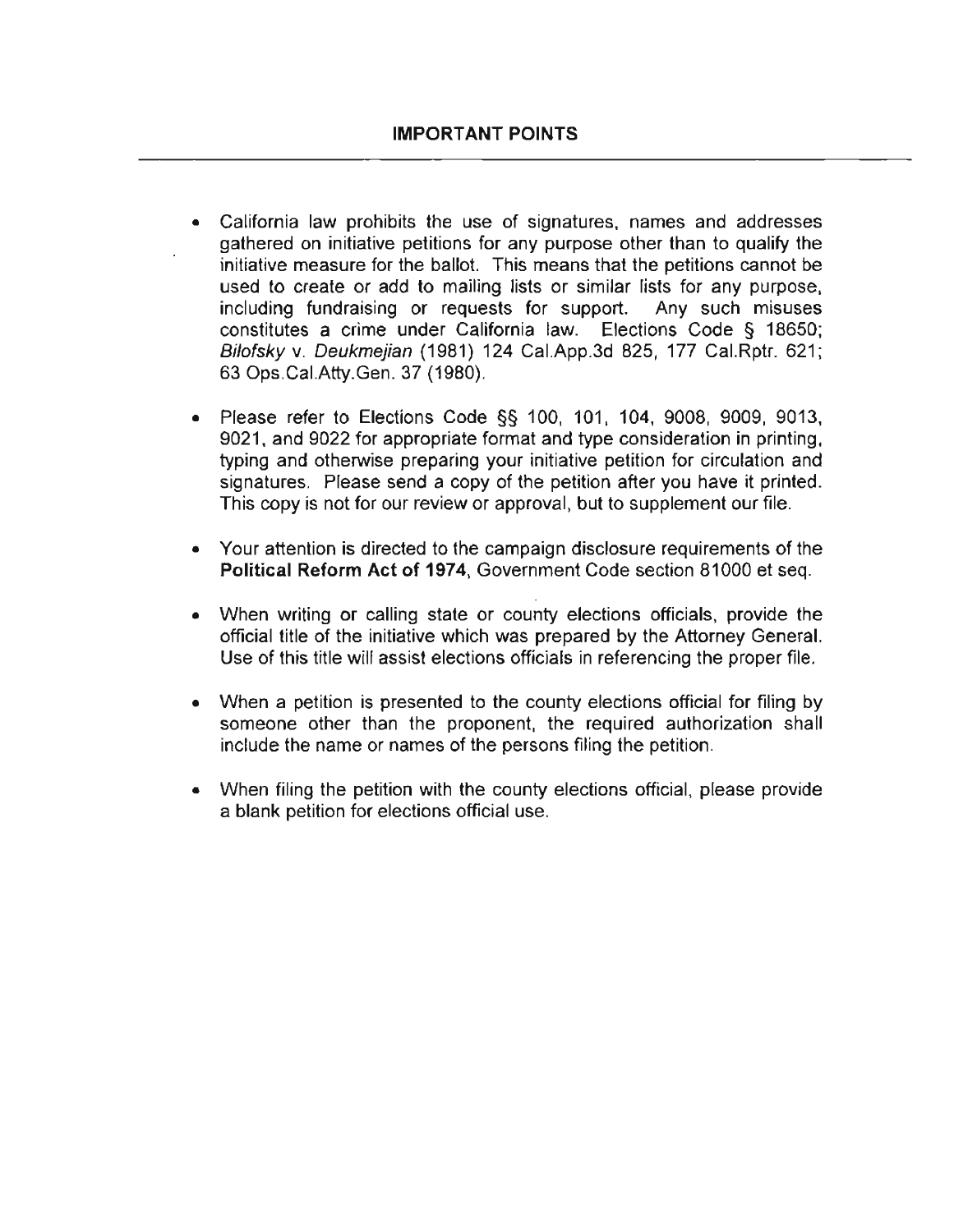*KAMALA D. HARRIS State ofCalifornia* 

**Attorney General**  *DEPARTMENT OF JUSTICE* 



1300 I STREET, SUITE 125 P.O. BOX 944255 SACRAMENTO, CA 94244-2550

. Public: *(916j44S.9555*  Telephone: "(916 445-4752 Facsimile: (916 324·8835 E-Mail: AshleyJobanssoo@doj.ca.gov

January 13,2012

1500 11th Street, 5th Floor . Sacramento, CA 95814

Attention: Ms. Katherine Montgomery Elections Analyst

FILED<br>The Honorable Debra Bowen . he is the office of the Secretary of State Secretary of State<br>Office of the Secretary of State<br>1500 11th Street Sth Floor In the office of the State of California . Secretary of State the Botal State of California . Secretary of State the State of California . Secretary of State the State of California . The State of California . The State of *.* of State etary

Dear Secretary Bowen:

Pursuant to Elections Code section 9004, you are hereby notified that on this day we sent our title and summary for the following proposed initiative to the proponent:

• 11-0074, "Repeal SB 48 Act"

A:copy ofthat title and sununary and text of the proposed initiative is enclosed. Please contact me ifyou have questions. Thank you.

Sincerely,

ASHLEY JOHANSSON Initiative Coordinator

For **KAMALA D. HARRIS** Attorney General

cc: Richard Rios, Committee to Repeal SB 48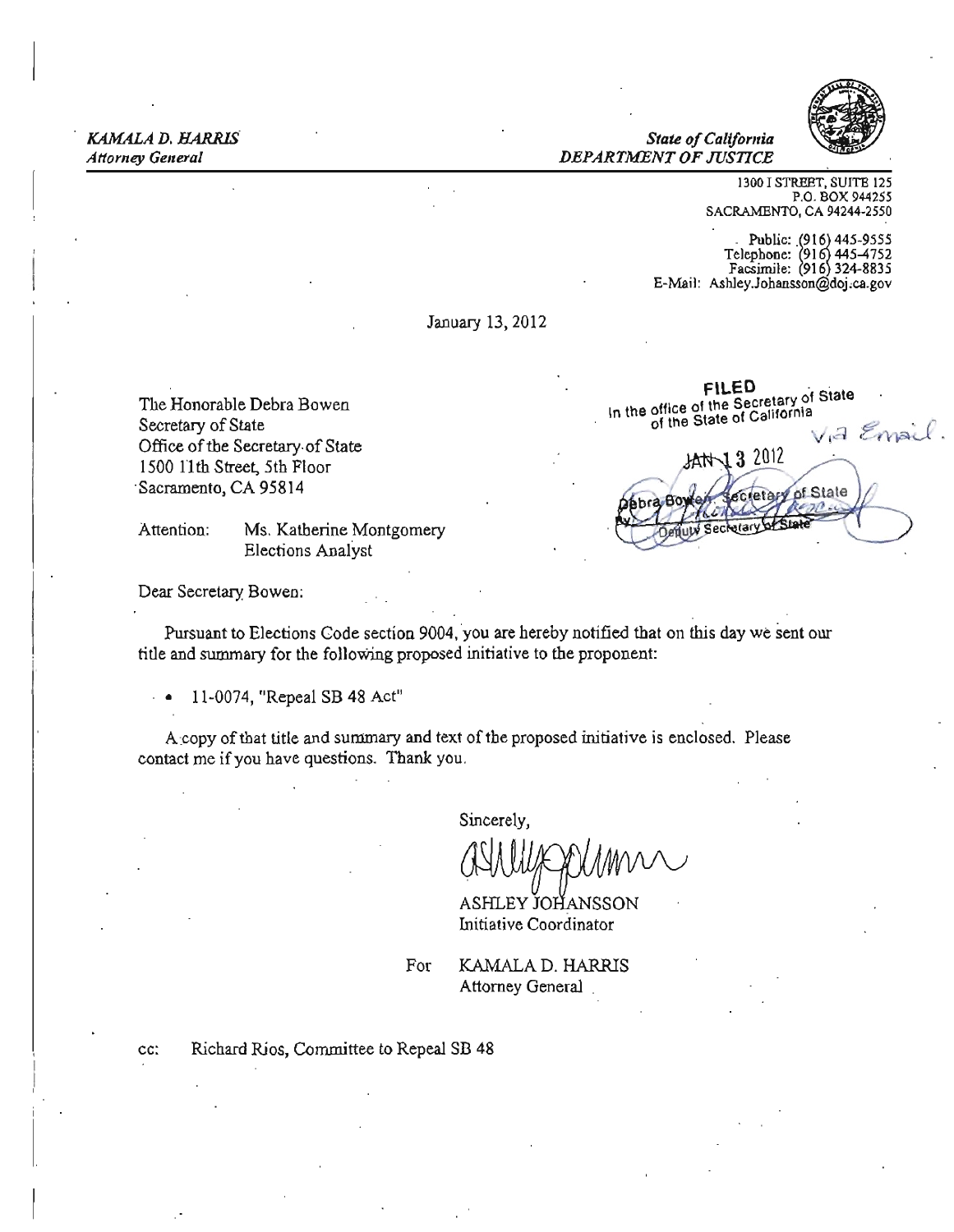The Attorney General of California has prepared the following title and summary of the chief purpose and points of the proposed measure:

EDUCATION. REPEALS NON-DISCRIMINATION REQUIREMENTS FOR SCHOOL INSTRUCflON. INITIATIVE STATUTE. Repeals requirement that schools prohibit instructional materials that reflect adversely on persons based on their sexual orientation. Repeals requirement that school instructional materials recognize societal contributions of lesbian, gay, bisexual, and transgendered individuals to the economic, political, and social development of California and the United States. Summary of estimate by Legislative Analyst and Director of Finance of fiscal impact on state and local government: This measure would not impose additional costs on school districts. (11-0074.)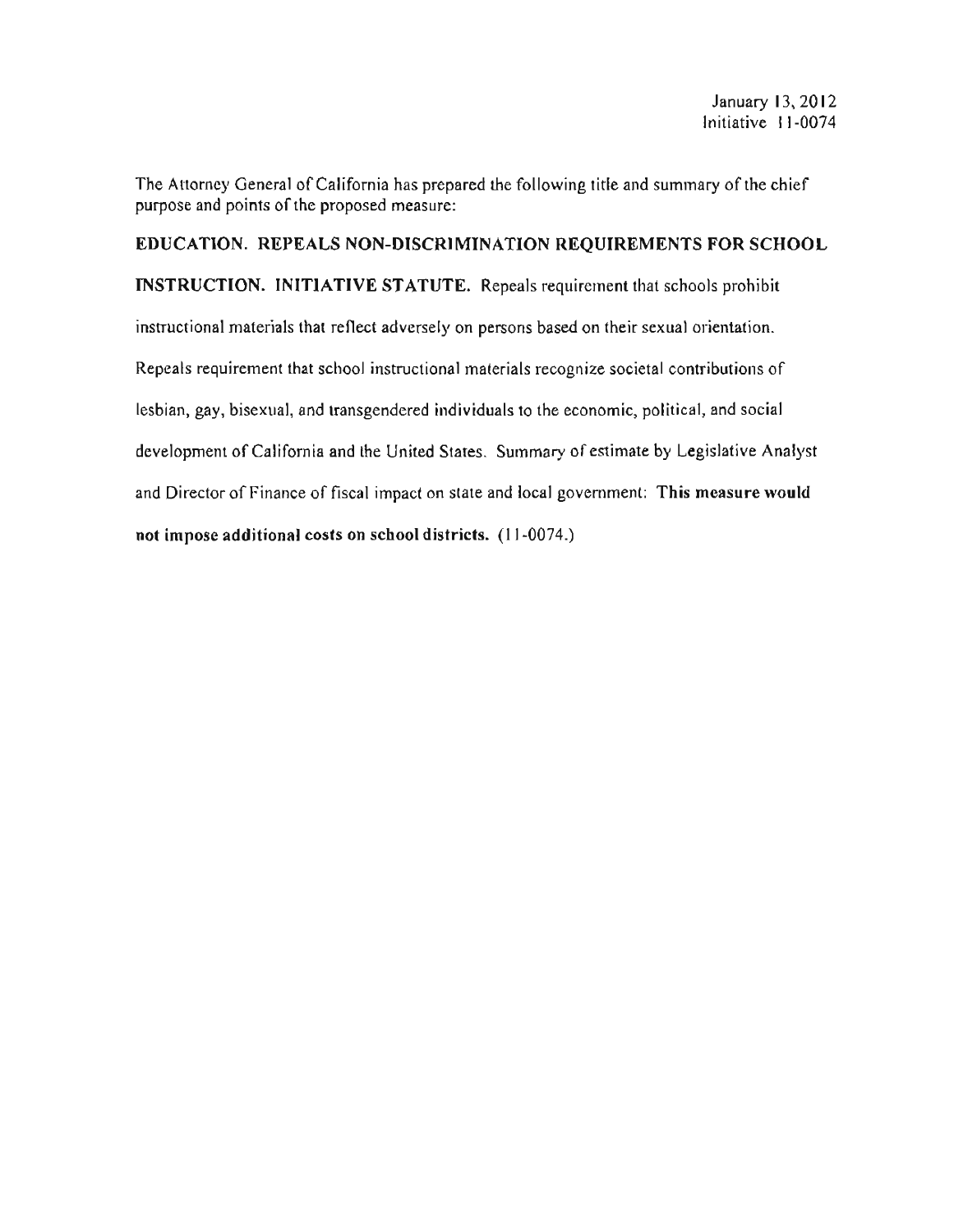Committee to Repeal SB48  $11-0074$ 3407 Arden Way, Sacramento, CA 95825 714-333-0303

Office of the Attorney General **NOV 16 2011** Dawn L. McFarland, Acting Initiative Coordinator 1300 I Street MITLATIVE COORDINATOR<br>ATTORNEY GENERAL'S OFFICE Sacramento, CA 94244-2550

November 14, 2011  $QECEWE$ 

RE: Request to Prepare Title and Summary

Dear Ms. McFarland:

Pursuant to Article II, Section 10(d) of the California Constitution and Section 9002 of the California Elections Code, I respectfully submit the attached proposed statewide ballot initiative measure to your office. I hereby request that you prepare a title and summary of the measure as provided by law.

I have also included the following documents:

- Exhibit A: A draft of the initiative
- Exhibit B: The required affidavits signed by the proponent pursuant to California Elections Code, Section 9001 and 9608.
- Exhibit C: A separate page containing the statement required under California Elections Code 9608 and the address at which I am currently registered to vote.

I have also enclosed a check in the amount of \$200 pursuant to Election Code Section  $9001(c)$ .

Thank you for your time and attention to this matter. Please contact me at the information provided above with any questions or concerns.

Regards,

'chard Rios

roponent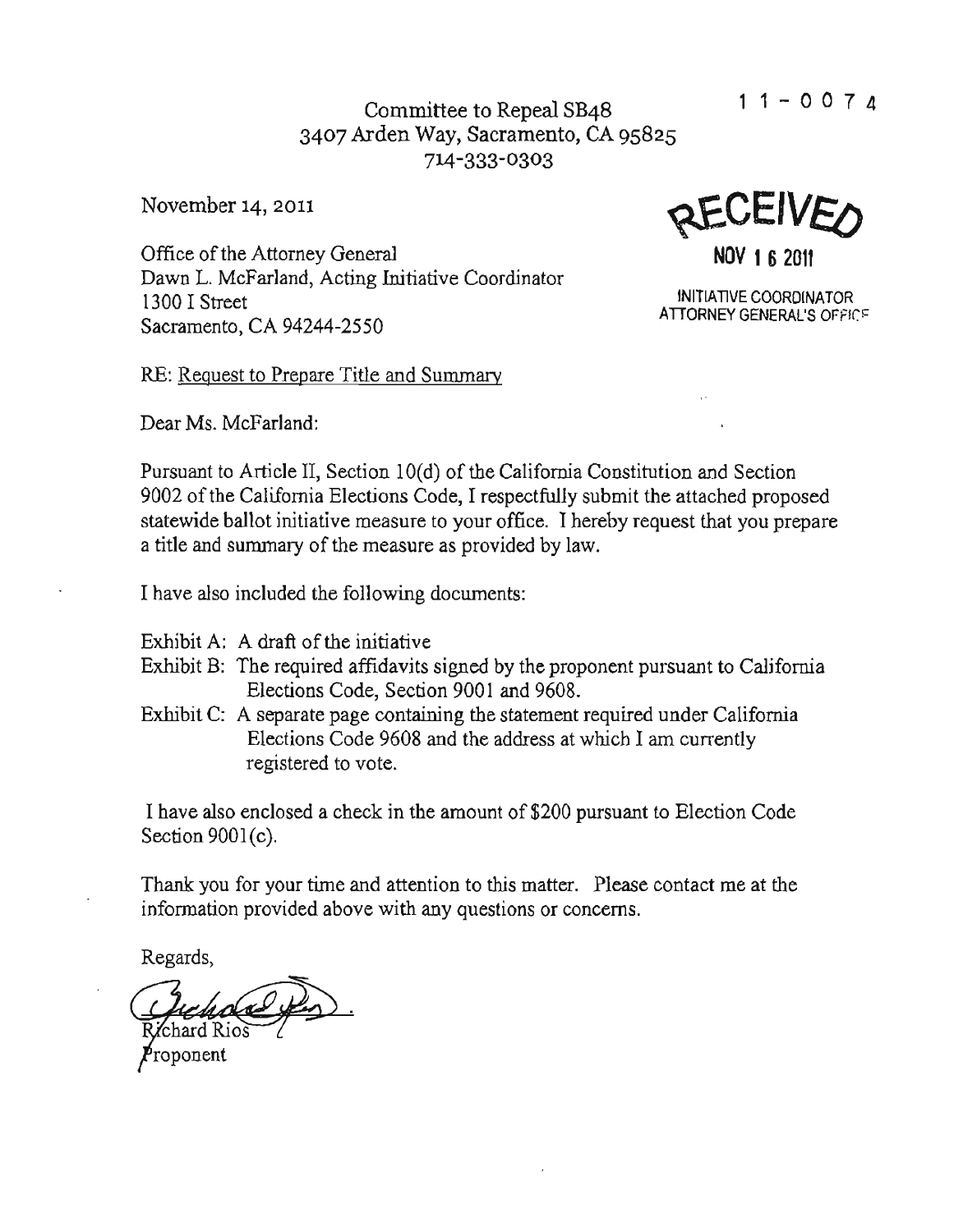### INITIATIVE MEASURE TO BE SUBMITTED DIRECTLY TO THE VOTERS

This amendment would amend existing Sections 51204.5,51500,60040, and 60044 ofthe Education Code, relating to instruction. Existing language proposed to be deleted is printed in strike out type. Language proposed to be added is printed in underlined type.

Section 1. TITLE

This measure shall be known and may be cited as "Repeal SB48 Act"

Section 2. FINDINGS AND DECLARATION OF PURPOSE

- A) Whereas, the public school system is responsible to educate our children in the basic education ofreading, writing, and math and not to promote political and sociology dogma to students as young as age five.
- B) Whereas, concerned citizens and parents have been ignored by the legislature in their opposition to the indoctrination of political and sociological agenda of all children in the public schools.
- C) Whereas, parenting is very important and highly personal, especially in moral and religious matter. Parents are ultimately responsible for their children's intellectual and moral maturity, and they provide a zone of sovereignty, a moral space to fulfill their obligations according to their consciences.
- D) Whereas, it is the parent or guardian who should ultimately guide their child in moral and faith beliefs.

Section 3. This Act will amend the Education Code Sections 51204.5, 51500, 60040, and 60044 of the Education Code to read:

Section 51204.5: Instruction in social sciences shall include the early history of California and a study of the role and contributions of both men and women, **Native Americans, African Americans, Mexican Americans, Asian Americans,**  Pacific Islanders, European Americans, lesbian, gay, bisexual, and transgender Americans, persons with disabilities, and members of other ethnic and cultural groups, to the economic, political, and social development of California and the United States of America, with particular emphasis on portraying the role of these groups in contemporary society.

Section 51500: A teacher shall not give instruction and a school district shall not sponsor any activity that reflects adversely upon persons on the basis of race or